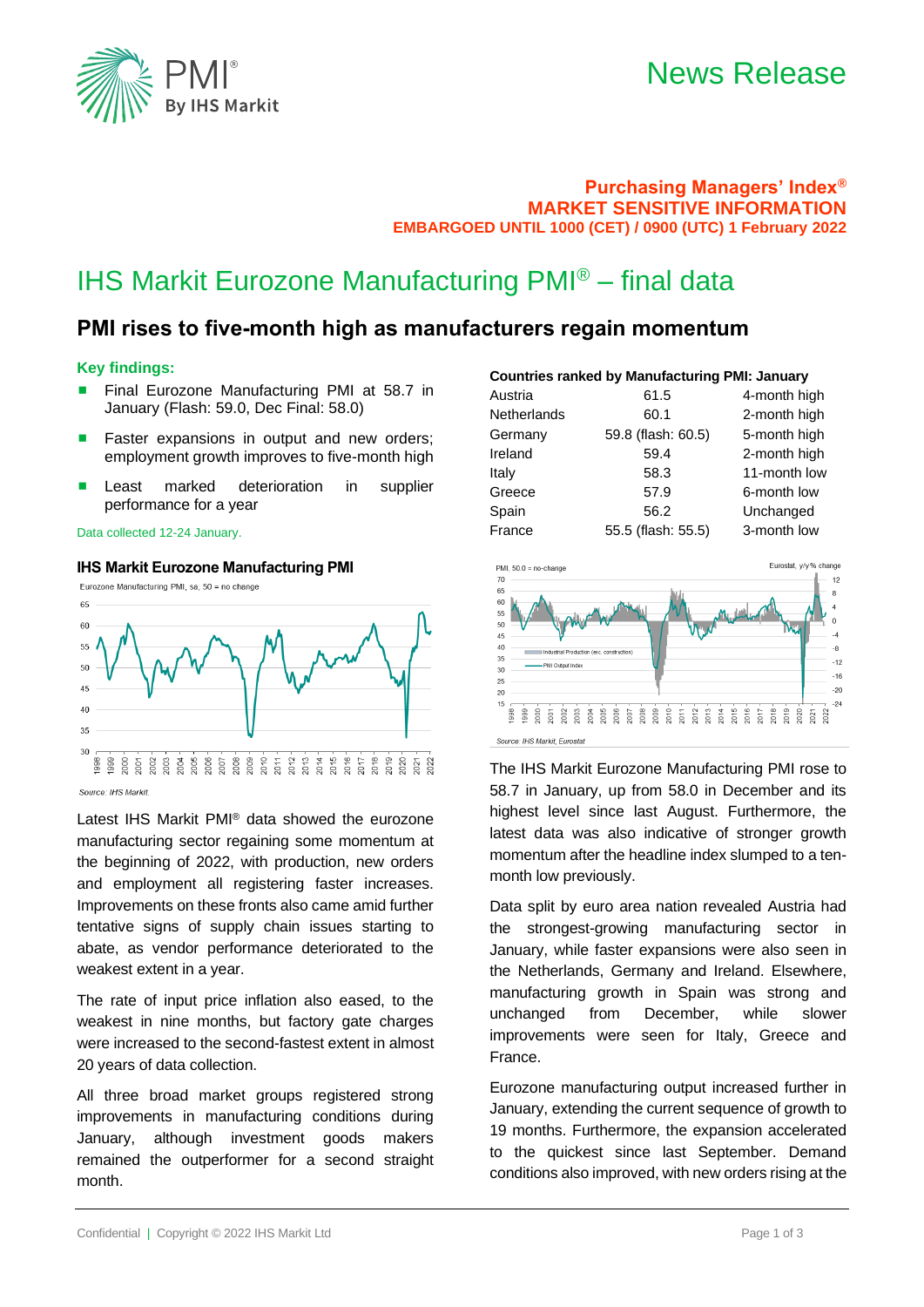# News Release



fastest pace in four months. Survey data showed stronger sales growth across overseas markets too as new export order\* growth quickened slightly over the month.

Capacity pressures remained apparent however, as evidenced by a further increase in backlogs of work. Overall, the level of outstanding business grew sharply and at a rate that was above its historical average, but the pace of accumulation was the softest since last February.

In an effort to clear unfulfilled orders and manage rising intakes of new work, additional staff were hired by eurozone goods producers in January. The rate of job creation was the fastest since last August and among the quickest in over 24 years of data collection.

That said, the supply side of the manufacturing sector continued to hinder efficient business operations. Latest survey data showed another steep deterioration in vendor performance during January. More positively, however, the extent to which supplier delivery times lengthened was the slowest in a year.

Consequently, fewer incidences of delivery delays facilitated a stronger expansion in purchasing activity, which rose at the quickest rate in five months. That said, the rate at which inputs were stockpiled slowed from December's survey record.

On the prices front, latest data showed eurozone manufacturers were faced with still-substantial cost pressures in January. However, the rate of input price inflation eased to a nine-month low. Nevertheless, firms took a more aggressive approach to price setting, with factory gate charges rising at a faster rate. Furthermore, the rate of output price inflation was the second-fastest on record, surpassed only by that seen last November.

*\*Includes intra-eurozone trade*

### **Comment**

Commenting on the final Manufacturing PMI data, Chris Williamson, Chief Business Economist at IHS Markit said:

*"Eurozone manufacturers appear to be weathering the Omicron storm better than prior COVID-19 waves so far, with firms reporting the largest production and order book improvements for four months in January. Prospects have also brightened, with a further easing in the number of supply chain delays playing a key role in prompting producers to revise up their expectations for growth in the coming year to the highest since last June.* 

*"The improvement is by no means evenly spread across the eurozone, however, with resurgent growth in Germany, the Netherlands and Austria contrasting with slowdowns in Italy, Spain and Greece and near-stalled production in France.* 

*"Furthermore, although the number of supply delays has fallen from the peak last year, lead-times remain stretched for many critical inputs and for a wide variety of capital equipment, constraining output and resulting in sustained high price pressures. Average prices charged for goods leaving the factory gate rose at the second-highest rate in almost twodecades, which points to inflation remaining elevated in coming months.* 

*"Escalating tensions surrounding Ukraine, the energy price crisis and prospect of global central bank policy tightening meanwhile create additional headwinds to the outlook, which suggest that although the global supply crunch may be easing demand conditions may be less supportive to manufacturers in coming months."*

-Ends-